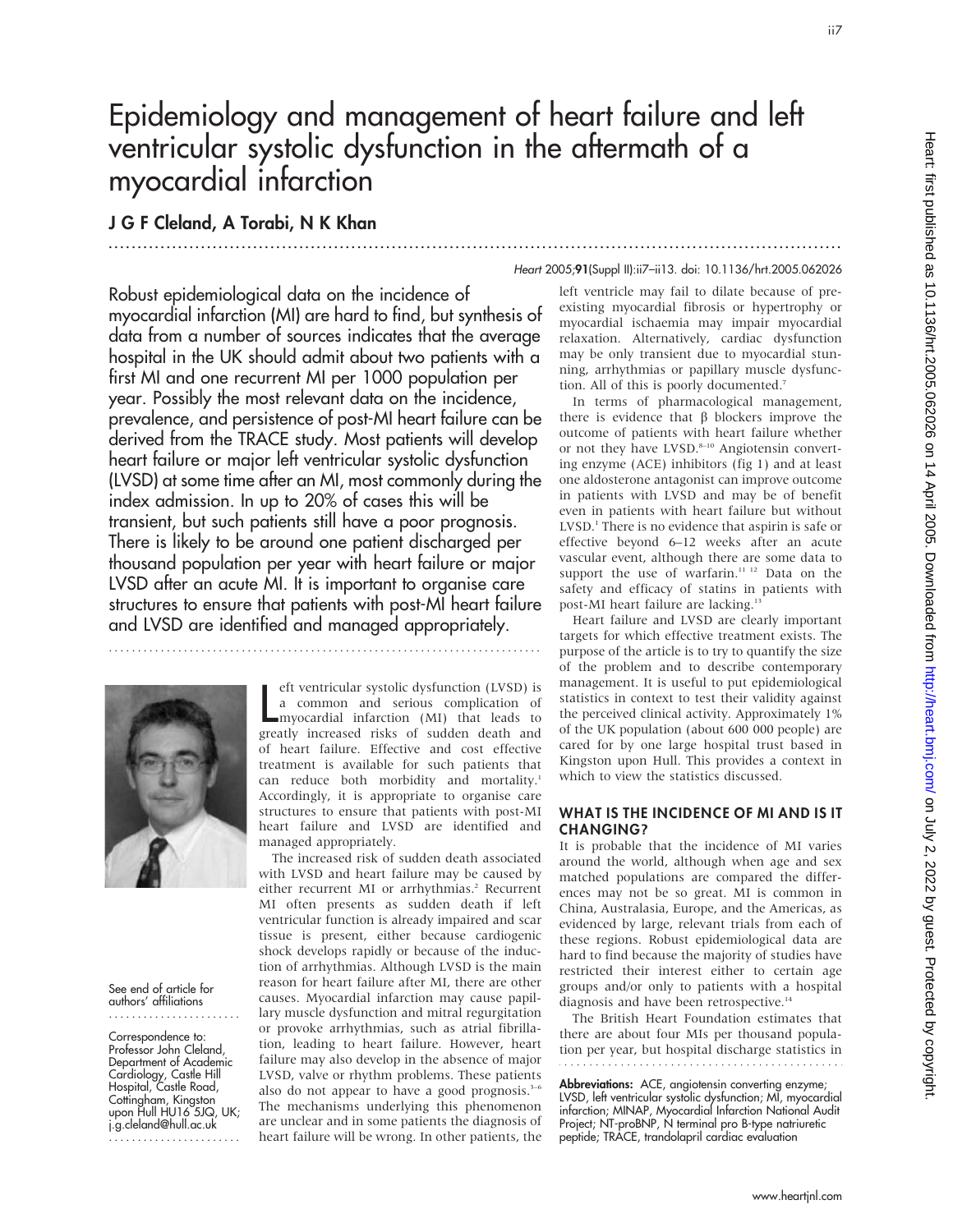

Figure 1 Median life expectancy after a myocardial infarction complicated by major left ventricular systolic dysfunction in the TRACE study.<sup>48</sup> Comparison between the effect of placebo and trandolapril. ACE, angiotensin converting enzyme; CHF, congestive heart failure; HBP, high blood pressure.

the UK suggest only half of that amount (table 1). There were just over 1000 patients with a death or discharge diagnosis of MI in Hull in 1998, very close to the national hospital figure of two MIs per thousand population per year and almost certainly an underestimate of the true figure. The Myocardial Infarction National Audit Project (MINAP) for England (and Wales)—which aims to report the outcome of all patients not just with MI but also other acute coronary syndromes either leading to hospitalisation or developing during admission recorded 92 988 episodes, but only two thirds of these were reported to be MI, or about 1.2 infarcts per thousand population per year.

There are likely to be several reasons for the above discrepancies. Perhaps 20–30% of people suffering an MI will die before they reach hospital.<sup>15 16</sup> About 25% of patients will have no symptoms or symptoms that are mistaken for a less serious problem and will not seek hospital attention or be referred to a cardiologist. $17-19$  It is likely that hospital statistics are an underestimate of hospital activity. We know, from a review of our own case records, that when MI is reported on hospital death and discharge codes it is almost always appropriate. However, it is unclear how often coding is missed. The discrepancy between MINAP and the hospital discharge statistics is of even greater concern and almost certainly reflects selective reporting of obvious infarcts in younger patients with a typical presentation and relatively low co-morbidity; just the sort of patients who go into clinical trials. However, there is good evidence that it is the older patient with atypical presentation who is most likely to develop heart failure, has the worst prognosis, but is least likely to receive effective care.<sup>17-19</sup>

There are some serious consequences of selective reporting. Singling out a few patients and providing them with excellent care, while excluding patients with an intrinsically poor prognosis who have received less investigation and care, is the most efficient way of appearing to give good care when resources are limited. No doubt, as MINAP evolves and matures, the safeguards that have been built into the system will help prevent selective reporting. Using the number of events per hospital per thousand catchment population, together with the mean age and sex of the patients, as part of the published quality assurance for MINAP would be helpful. These data are already being collected.

Synthesising data from a number of sources, it is likely that the average hospital in the UK should admit about two patients with a first MI and one recurrent MI per thousand population (all ages) per year. If these data are true, then, for a city the size of Kingston upon Hull, there should be about 1800 MIs per year, almost double the amount coded for in 1998. Accordingly, the Hull Infarction Project for 2005 is a "360°" audit of acute coronary syndromes in Hull hospitals that will provide a benchmark for reporting rates (with confidence intervals) for other hospitals participating in the MINAP project, to identify how selective reporting to MINAP is. Selective reporting may lead to flattering rates of implementation of treatment (and of course vice versa complete reporting is more honest but less likely to be flattering).

Recent publications suggest that the age adjusted risk of MI and coronary heart disease mortality are falling.<sup>14</sup> It is not clear that this has translated into an overall reduction in either.16 20 As the proportion of older people in the population increases this may more than offset any gain in terms of a reduction in age related morbidity. Health services need to plan to care for people regardless of age, although taking their age into account when deciding what they need, and should not be unduly distracted by age adjusted epidemiological trends. Moreover, with the recent change in the diagnostic standards for MI, it is likely that the overall rate of MI in the population will increase, especially in people aged  $>$  70 years.<sup>21</sup> <sup>22</sup>

### WHAT PROPORTION OF PATIENTS WITH AN MI WILL HAVE OR DEVELOP LVSD OR HEART FAILURE ON THE INDEX ADMISSION?

LVSD and heart failure are not synonymous.<sup>23</sup> Some patients will suffer major left ventricular damage and yet be asymptomatic. Between 30–50% of patients who develop

| Study                                                             | Years of data<br>collection | Age limits      | Population<br>served | Cases                      | Incidence (events/<br>$1000$ /year) | <b>Case fatality</b> |
|-------------------------------------------------------------------|-----------------------------|-----------------|----------------------|----------------------------|-------------------------------------|----------------------|
| MONICA <sup>+14</sup>                                             | 1985–1991                   | $35 - 64$ years | Large                | 3584                       | 4.3                                 | 49% at 28 days       |
| OXMIS <sup>15</sup>                                               | 1994-1995                   | $<$ 80 years    | 568800               | 1343                       | 2.4                                 | 39% at 28 days       |
| ARIC <sup>16 20</sup>                                             | 1987-1996                   | $35 - 74$ years | 354357               | 14842                      | 4.2                                 |                      |
| <b>BHF/NICE</b>                                                   | Uncertain                   | All ages        | 58 million           | 268000                     | 4.6                                 |                      |
| Hospital Death and Discharge<br>Statistics (England)              | 2002-2003                   | All ages        | 50 million           | 105476                     | 2.1                                 |                      |
| Hospital Death & Discharge<br>Statistics (Scotland) <sup>49</sup> | 1990-2000                   | All ages        | 4.8 million          | 96026<br>$(225512*)$       | $2.0(4.7^{*})$                      |                      |
| Hospital Death & Discharge<br>Statistics (Scotland) <sup>49</sup> | 2000                        | All ages        | 4.8 million          | ~1000<br>$(-27000^{\ast})$ | $1.7(5.7*)$                         |                      |
| <b>MINAP</b>                                                      | 2003                        | All ages        | $\sim$ 50 million    | ~100000                    | 1.2                                 |                      |

The definition included definite non-fatal myocardial infarction and possible, probable, or definite coronary heart disease mortality. Cities from 21 countries were included in the study. Belfast and Glasgow represented the UK. They had a much higher than average incidence than the mean but only a slightly lower 28 day case fatality.

\*Cardiac chest pain including myocardial infarction and unstable angina.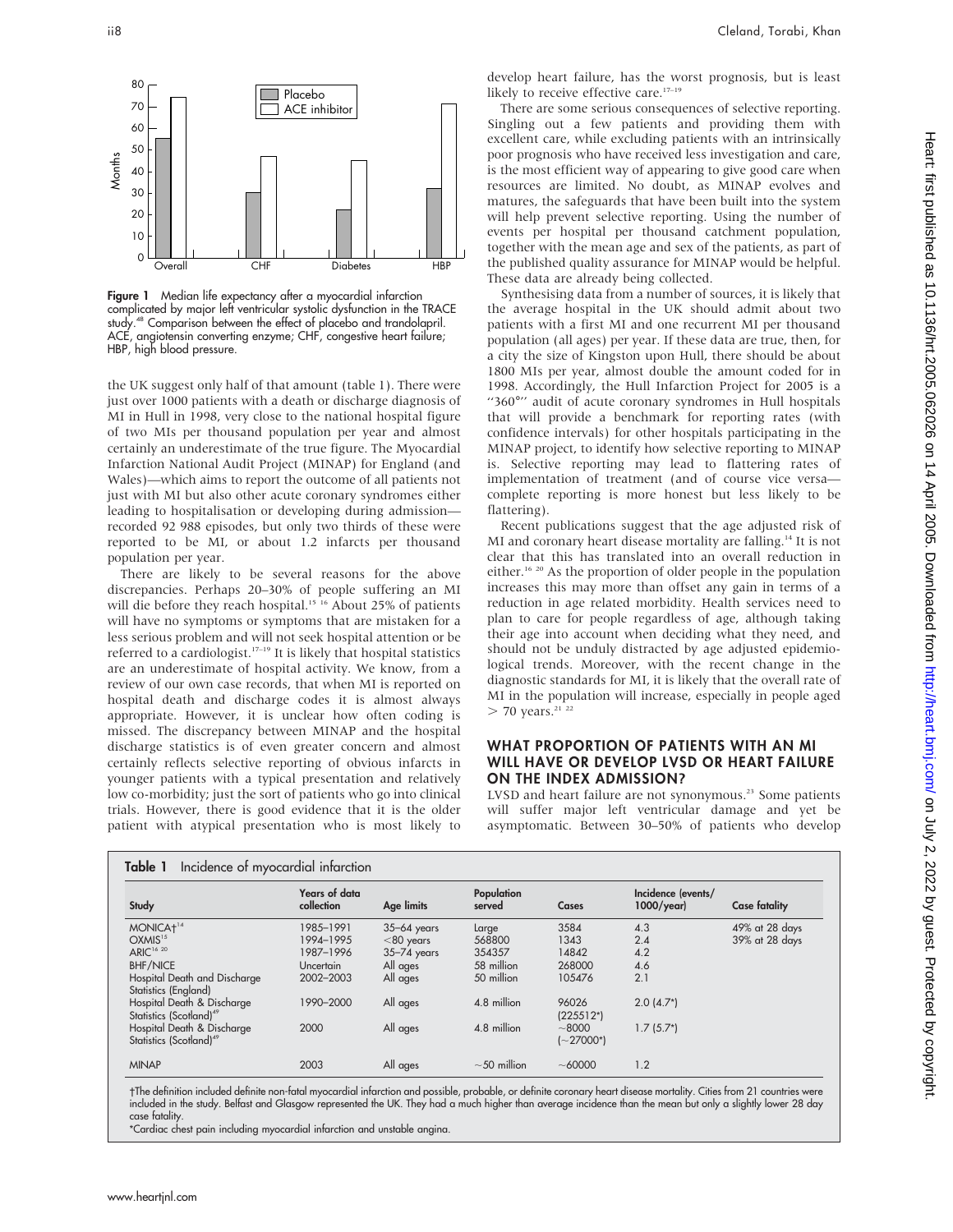

Figure 2 Proportion of patients with heart failure and left ventricular systolic dysfunction within the first few days after a myocardial infarction in the TRACE study.<sup>27</sup>

heart failure will do so in the absence of any LVSD, mitral regurgitation, or arrhythmias.6 24 LVSD can be measured fairly objectively but symptoms and signs of heart failure are subjective and the threshold for diagnosis will vary widely among clinicians. Both LVSD and heart failure may occur early or develop late and both may recover. Many patients are given loop diuretics during the course of their MI and it is likely that most of these patients have exhibited signs or symptoms of heart failure.<sup>25</sup>

There are few data on the contemporary natural history of these phenomena. Surveys indicate that only about 60% of patients with an MI have their ventricular function assessed.25 Moreover, it is clear that patients with a nonclassical presentation of infarction, who are often not cared for by a cardiologist, are more likely to develop LVSD and heart failure and have a higher mortality.<sup>17-19</sup> Cardiology focused studies and registries are likely to underestimate the incidence of post-MI heart failure. It is hoped that the MINAP project will ensure that such selective reporting is avoided.

Perhaps the study of highest quality is the registry for the TRACE study, a randomised controlled trial comparing placebo and trandolapril in Denmark, predominantly (76%) in patients with a first MI.<sup>23 26-28</sup> Of 6526 patients in whom the wall motion index could be determined, 2606 patients (40%) developed major LVSD. Among those who had LVSD, 74% developed features of heart failure and 30% of all patients had both LVSD and heart failure. However, 24% of patients had features of heart failure but did not have LVSD. Overall, about two thirds of patients had either heart failure or LVSD (figs 2 and 3).

Other population studies corroborate a prevalence of major LVSD acutely after an MI of about 40%, although lower rates are generally reported in clinical trials that recruited patients selectively<sup>25</sup> <sup>29</sup> (table 2). Before the widespread use of thrombolysis, ACE inhibitors, and  $\beta$  blockers, studies suggested progressive left ventricular remodelling occurred in a substantial proportion of patients, leading to an increasing prevalence of LVSD over time.<sup>30</sup> However, others focused on the delayed recovery from stunning and reported recovery from LVSD after MI.<sup>31 32</sup> It is likely that more aggressive treatment of MI has reduced the risk of adverse remodelling and improved the chances of recovery from LVSD.<sup>32</sup> However, modern treatment will also have kept a higher proportion of patients with severe LVSD alive but had little impact on those without major LVSD since their prognosis was already good.<sup>33</sup> Overall, it appears that the incidence of post-MI heart failure has changed little.<sup>33-36</sup> Obviously, the complex interactions between disease, outcome, and epidemiology require study rather than uncertain speculation.

The TRACE study suggested that over 50% of patients having an MI will develop symptoms and/or signs of heart failure and in about one third of these cases heart failure will have been present before their MI.<sup>23</sup> This incidence of new onset heart failure of about 40% is consistent with a systematic review of the literature<sup>29</sup> (table 2). Of patients who develop new onset symptoms of heart failure, about 70% will do so by the time of first hospital evaluation, while 30% will develop symptoms later during the index admission.



Figure 3 Proportion of patients with left ventricular systolic dysfunction, transient or persistent heart failure (HF) and their outcome in the TRACE study.<sup>28</sup> WMI, wall motion index.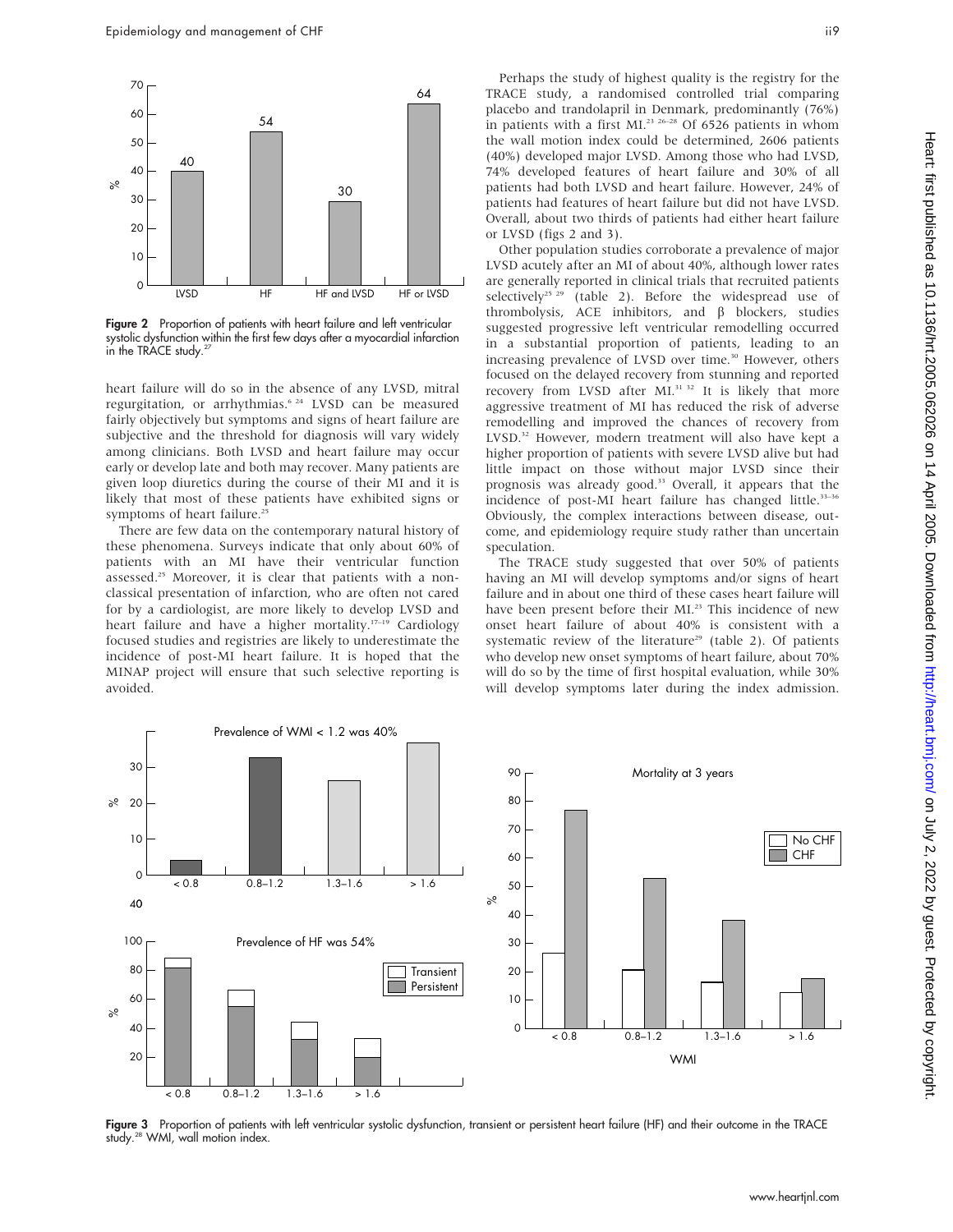| Study                                        | Collection<br>period | <b>Exclusions</b>                                        | <b>Number</b> | Pre-existing HF | HF developing<br>during index      | HF developing<br>after index | Total                            |
|----------------------------------------------|----------------------|----------------------------------------------------------|---------------|-----------------|------------------------------------|------------------------------|----------------------------------|
| <b>US National</b><br>Registry <sup>36</sup> | 1994-2000            | Shock or prior HF                                        | 606500        |                 | 20.4%                              | $8.6%$ *                     | 29.0%                            |
| TRACE <sup>23</sup>                          | 1990-1992            | Shock or inadequate echo<br>visualisation of LV function | 6676          | 17.7%           | 36.9% (805 within<br>first 2 days) | <b>NA</b>                    | 54.6% (11.4%)<br>transient only) |
| EHS-ACS <sup>25</sup>                        | 2000                 | Registry                                                 | 10484         | 10%             | $~1 - 25%$                         | <b>NA</b>                    | 35%                              |
| Olmsted<br>County <sup>35</sup> 39           | 1979-1994            | Registry                                                 | 2171          | 11.8%           | 24.2% within<br>30 days            | 16.8% over<br>6.6 years      | 53.1%                            |
| Framingham <sup>34</sup>                     | 1950-1989            | Registry                                                 | 546           |                 | 9.7% within<br>28 days             | 16.3% up to<br>10 years      | 26%                              |
| Hellermann                                   | <b>NA</b>            | Population based                                         | <b>NA</b>     |                 | $37\%$ (95% CI 25% to 48%) —       |                              | <b>NA</b>                        |
| review <sup>29</sup>                         | <b>NA</b>            | Registry                                                 | <b>NA</b>     |                 | 36% (95% CI 19% to 51%) ———→       |                              | <b>NA</b>                        |
|                                              | <b>NA</b>            | Trials                                                   | <b>NA</b>     |                 | 18% (95% CI 11% to 35%) ———————>   |                              | <b>NA</b>                        |

\*Duration of follow up not available.

Other methods of data collection, and the clinical experience of some, suggest a lower incidence of heart failure. This could reflect a higher threshold for diagnosis, failure to include transient events, and exclusion of patients with pre-existing heart failure.

Another potential way of assessing the proportion of patients with heart failure after MI is to measure the amount of loop diuretic used, since the predominant use of these agents is for the management of fluid retention caused by heart or renal failure. The EuroHeart survey of acute coronary syndromes suggested that about 35% of all patients with MI will receive inpatient diuretic treatment but did not distinguish loop from thiazide diuretic.<sup>25</sup>

Clinical skills and cardiac imaging are not the only measures of cardiac dysfunction after an MI. Natriuretic peptides provide an alternative simple method of assessing cardiac function, although as the concentrations of these peptides are also dependent on renal function, they should really be considered a marker of cardio-renal dysfunction. Patients who have increased plasma concentrations of N terminal pro B-type natriuretic peptide (NT-proBNP) after an MI have a worse prognosis. The ability to predict a poor outcome is independent and additive to that of LVSD.<sup>4 37 38</sup> Accordingly, patients who have LVSD and elevated NTproBNP have the worst outcome, those with LVSD alone or elevated NT-proBNP alone an intermediate prognosis, and those without LVSD or an elevation in NT-proBNP a good prognosis. Provided it is accepted that it is important to stratify risk in patients with MI—for example, in order to identify patients who do or do not need intensive treatment—then a combination of cardiac imaging, natriuretic peptide, and stress testing for ischaemia provides a robust strategy for risk profiling.

In summary, there should be about one patient discharged per thousand population per year with heart failure or major LVSD after an acute MI. Translated into the context of Kingston upon Hull, this should be about 500 cases each year.

### HEART FAILURE DEVELOPING AND RECOVERING AFTER DISCHARGE FROM THE INDEX MI HOSPITALISATION

Not all patients who develop heart failure in the acute post-MI period will develop CHF. The TRACE study suggested that the signs and symptoms of heart failure would be transient in about 15% of patients with major LVSD and 40% of patients without major LVSD (fig 3).<sup>28</sup>

The incidence of heart failure developing for the first time after the index admission is even more uncertain. The Framingham study (population of Framingham about 65 000), based on rather limited evidence, suggested that although mortality had declined after an MI, the risk of heart failure had not, which the authors ascribed to improved survival among patients who had sustained major ventricular damage.<sup>34</sup> However, late onset heart failure ( $>$  29 days after the event) may have been reduced by up to 50% although this analysis is based effectively on only 15 cases. The incidence of late onset heart failure in Framingham was only 1% per year. The Olmsted County study, which identified 2171 infarcts over 15 years from a population of about 130 000, suggested that 12% of patients had pre-existing heart failure and that 41% of patients would develop new onset heart failure (using the Framingham criteria, which do not require LVSD to be present) over 6.6 years, giving a combined total of 53% for the development of heart failure. Most new cases developed during the index hospitalisation, with an annual incidence thereafter of about 3%.<sup>33 35</sup> 39 Recurrent MI was not reported to be an independent determinant of developing heart failure.<sup>33 35</sup> 39 However, the Framingham criteria were designed to be specific rather than sensitive to a diagnosis of heart failure<sup>40</sup> and both of these studies are probably a significant underestimate of the risk of developing heart failure after an MI.

Three substantial studies of post-infarction LVSD that excluded patients with more severe heart failure developing during the index admission give some further insights $41-44$ 

Table 3 Progression of heart failure and mortality in randomised controlled trials of post-infarction left ventricular systolic dysfunction

| Study                      | Year      | HF at baseline | Diuretic use<br>at baseline | Follow up | Subsequent<br>HF event | Overall<br>mortality |
|----------------------------|-----------|----------------|-----------------------------|-----------|------------------------|----------------------|
| SAVE <sup>42</sup>         | 1987-1990 | $~10\%$        | 35%                         | 42 months | 15.5%                  | 22.5%                |
| CAPRICORN <sup>43 44</sup> | 1996-1999 | <b>NA</b>      | 34%                         | 15 months | 13.1%                  | 13.6%                |
| EPHESUS <sup>41</sup>      | 1999-2001 | 90%            | 60%                         | 16 months | 11.1%                  | 15.6%                |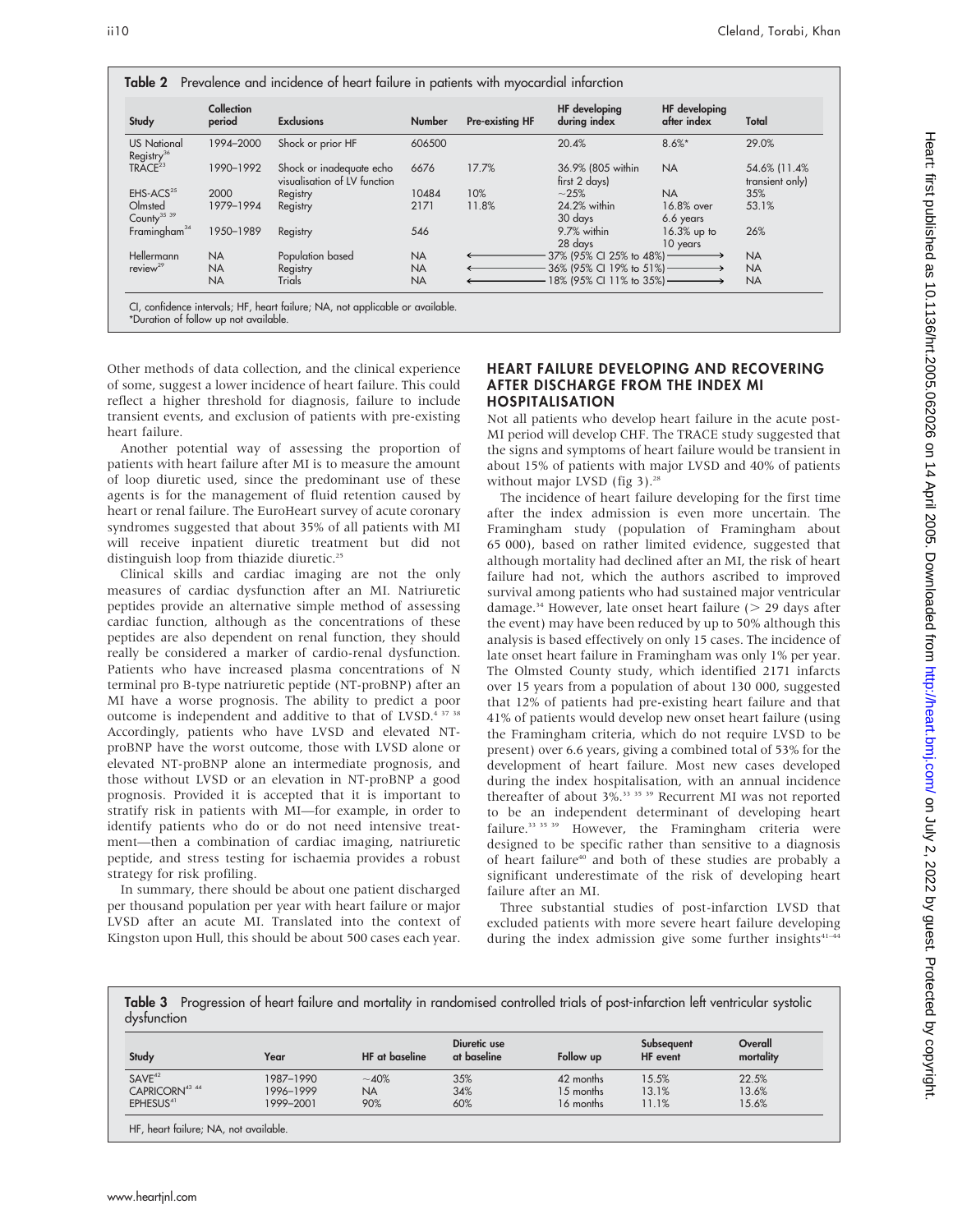

Figure 4 Pharmacological treatment after ST segment elevation (STE), non-ST segment elevation (Non-STE), and ''ECG indeterminant'' (Uncertain) myocardial infarction in the EuroHeart acute coronary syndrome survey. ACE, angiotensin converting enzyme; ARB, angiotensin II receptor blocker; BB, B blocker.

(table 3). However, patients with ''mild'' heart failure during the index admission were not excluded from these studies.

## TREATMENT OF PATIENTS WITH LVSD AND/OR HEART FAILURE AFTER AN MI

Many contemporary clinical trials of LVSD and heart failure provide information about the treatment given in the aftermath of an MI. However, these trials are usually conducted by centres that have a quality of care above the average and often require patients to be started on optimal treatment before inclusion, and as such represent ideal

clinical practice. Most surveys are also done by enthusiasts. National registries including all patients could be a better source of information but have to provide evidence that they are comprehensive. MINAP has the potential to provide an accurate and continuously updated description of the treatment of MI but lacks proof of systematic enrolment. Health insurance databases are another method of acquiring data and could, in the final analysis, be the most accurate way to collect data. However, national registries and health insurance databases rarely provide concomitant information on LVSD or heart failure symptoms. Hopefully, this will be



F**igure 5** Pharmacological treatment after a myocardial infarction complicated by heart failure and/or left ventricular systolic dysfunction in three<br>contemporary clinical trials.<sup>41 45-47</sup> In VALIANT and OPTIMAAL patients ACE, angiotensin converting enzyme; ARB, angiotensin II receptor blocker; BB, b blocker; HF, heart failure; LVSD, left ventricular systolic dysfunction.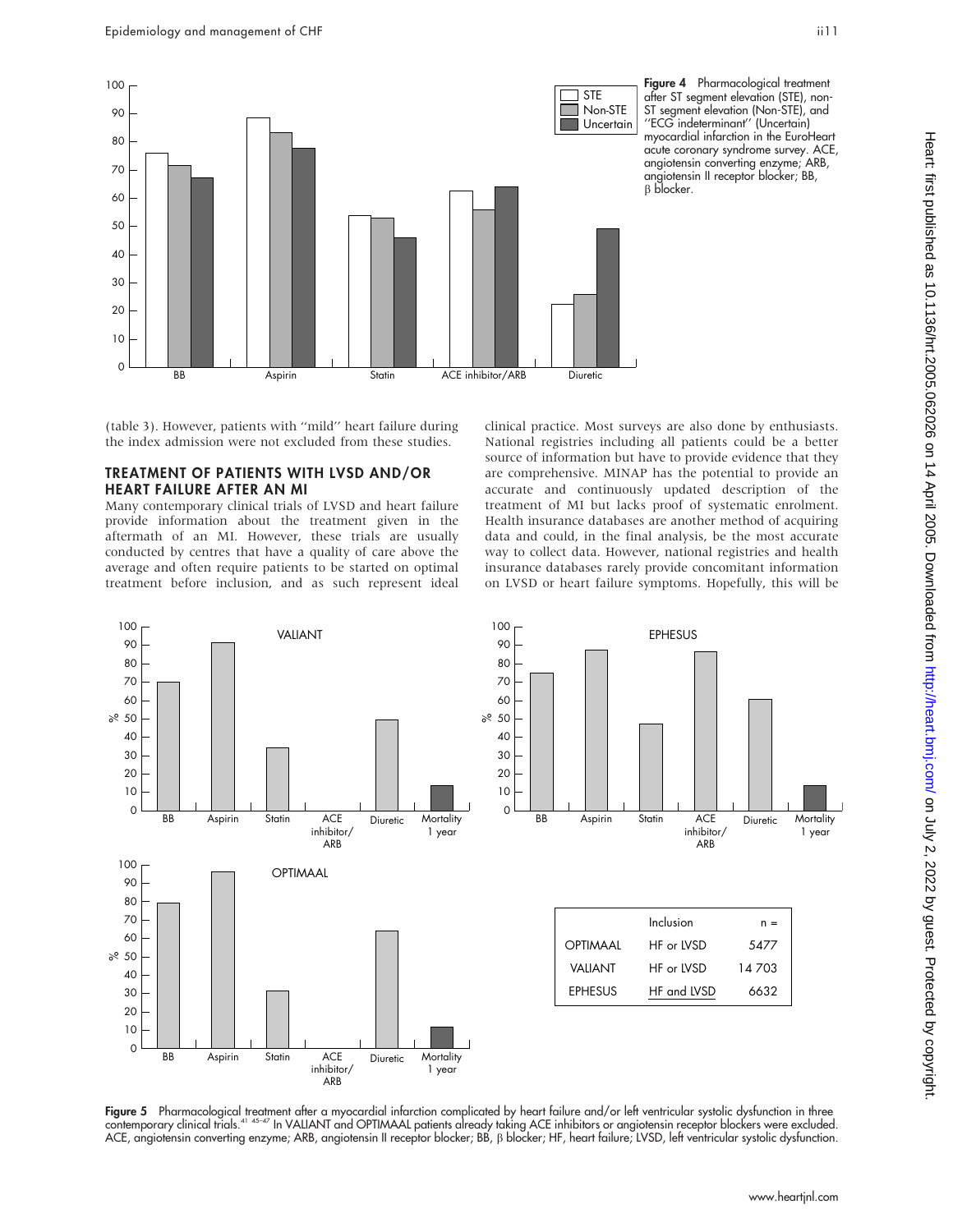## Learning points

- The average hospital in the UK should admit about two patients with a first myocardial infarction (MI) and one recurrent MI per 1000 population per year
- Patients who develop heart failure or left ventricular systolic dysfunction after an MI, most commonly do so during the index admission
- In some patients, post-MI heart failure or left ventricular systolic dysfunction (LVSD) is transient but these patients still have a poor prognosis
- Care structures should be organised to ensure that patients with post-MI heart failure and LVSD are identified and managed appropriately

rectified in the near future, given that LVSD and heart failure are such powerful prognostic markers and since they influence the choice of treatment. Illustrative information on the contemporary use of therapies after an MI are given in figs 4 and  $5.^{41}$   $45-47$ 

#### **CONCLUSION**

Most patients will develop heart failure or major LVSD at some time after an MI, most commonly during the index admission. In 10–20% this will be only transient, but such patients still have a poor prognosis.<sup>28</sup> In 30-50%, heart failure will not be accompanied by LVSD.<sup>6 24 39</sup> Although these patients have a better prognosis, they are still at increased risk, especially if they have raised values of natriuretic peptides.4 However, patients at greatest risk are those most likely to be neglected by existing systems of care. This should be rectified.

Assuming there are approximately 240 000 MIs each year in the UK, probably 80 000 patients die before reaching hospital. Of those that reach hospital, the clinical course of over half will be complicated by heart failure or major LVSD, and one third will have both. Therefore, about 50 000 people each year will develop major LVSD and heart failure as a consequence of an MI. Once heart failure develops, 50% or more of these patients will be dead within five years. Implementation of a treatment that reduces mortality by about 20% could save about 5000 lives each year in the UK, if implemented systematically with adequate support to ensure safety.

#### Authors' affiliations .....................

J G F Cleland, A Torabi, N K Khan, Department of Academic Cardiology, University of Hull

#### **REFERENCES**

- 1 Cleland JGF, Clark AL. Delivering the cumulative benefits of triple therapy for heart failure. Too many cooks will spoil the broth. J Am Coll Cardiol 2003;42:1226–33.
- 2 Cleland JGF, Massie BM, Packer M. Sudden death in heart failure: vascular or electrical? Eur J Heart Fail 1999;1:41-5.
- 3 Aronow WS, Ahn C, Kronzon I. Prognosis of congestive heart failure in elderly patients with normal versus abnormal left ventricular systolic function associated with coronary artery disease. Am J Cardiol 1990;66:1257-9.
- 4 Richards AM, Nicholls MG, Espiner EA, et al. B-type natriuretic peptides and ejection fraction for prognosis after myocardial infarction. Circulation 2003;107:2786–92.
- 5 Caruana L, Petrie MC, Davie AP, et al. Do patients with suspected heart failure and preserved left ventricular systolic function suffer from ''diastolic heart failure'' or from misdiagnosis? A prospective descriptive study. BMJ 2000;321:215–8.
- 6 Moller JE, Brendorp B, Ottesen M, et al. Congestive heart failure with preserved lelt ventricular systolic function alter acute myocardial infarction:<br>clinical and prognostic implications. *Eur J Heart Failure* 2003;**5**:811–9.
- 7 Gandhi SK, Powers JC, Nomeir A-M, et al. The pathogenesis of acute pulmonary edema associated with hypertension. N Engl J Med 2001;344:17–22.
- 8 Aronow WS, Ahn C, Kronzon I. Effect of propranolol versus no propranolol on total mortality plus non fatal myocardial infarction in older patients with prior myocardial infarction, congestive heart failure, and left ventricular  $e$ jection fraction  $\geqslant$ 40% treated with diuretics plus angiotensin-converting enzyme inhibitors. Am J Cardiol 1997;80:207–9.
- 9 Houghton T, Freemantle N, Cleland JGF. Are beta-blockers effective in patients who develop heart failure soon after myocardial infarction? A meta-<br>regression analysis of randomised trials. *Eur J Heart Fail* 2000;**2**:333–40.
- 10 Cleland JG, Huan Loh P, Freemantle N, et al. Clinical trials update from the European Society of Cardiology: SENIORS, ACES, PROVE-IT, ACTION, and the HF-ACTION trial. Eur J Heart Fail 2004;6:787-91.
- 11 Cleland JGF. Is aspirin 'The Weakest Link' in cardiovascular prophylaxis. The surprising lack of evidence supporting the use of aspirin for cardiovascular disease. Prog Cardiovasc Dis 2002;44:275–92.
- 12 Cleland JGF. Anticoagulant and antiplatelet therapy in heart failure. Curr Opinion Cardiol 1997;12:276–87.
- 13 Krum H, McMurray JJ. Statins and chronic heart failure: do we need a largescale outcome trial? J Am Coll Cardiol 2002;39:1573.
- 14 Tunstall-Pedoe H. Contribution of trends in survival and coronary-event rates to changes in coronary heart disease mortality: 10 year results from 37 WHO MONICA Project populations. Lancet 1999;353:1547-57.
- 15 Volmink JA, Newton JN, Hicks NR, et al. on behalf of Oxford Myocardial Infarction Incidence Study Group. Coronary event and case fatality rates in an English population: results of the Oxford myocardial infarction incidence study. Heart 1998;80:40–4.
- 16 Rosamond WD, Chambless LE, Folsom AR, et al. Trends in the incidence of myocardial infarction and in mortality due to coronary heart disease, 1987 to 1994. N Engl J Med 1998;339:861-7
- 17 Dorsch MF, Lawrance RA, Sapsford RJ, et al. Poor prognosis of patients presenting with symptomatic myocardial infarction but without chest pain.<br>*Heart* 2001;**86**:494–8.
- 18 Kannel WB, Abbott RD. Incidence and prognosis of unrecognised myocardial infarction: an update on the Framingham Study. N Engl J Med 1984;311:1144–7.
- 19 Brieger D, Eagle KA, Goodman SG, et al. Acute coronary syndromes without chest pain, an underdiagnosed and undertreated high-risk group: insights from the global registry of acute coronary events. Chest 2004;126:461–9.
- Rosamond WD, Folsom AR, Chamless LE, et al. Coronary heart disease trends in four United States communities. The atherosclerosis risk in communities (ARIC) study 1987–1996. Int J Epidemiol 2001;30(suppl 1):S17–22.
- 21 European Society of Cardiology, American College of Cardiology. Myocardial infarction redefined a consensus document of the joint European Society of Cardiology/American College of Cardiology committee for the redefinition of myocardial infarction. J Am Coll Cardiol 2000;36:959–69.
- 22 McKenna CJ, Forfar JC. Was it a heart attack? Troponin positive acute
- coronary syndrome versus myocardial infarction. BMJ 2002;324:377–8. 23 Kober L, Torp-Pedersen C, Jorgensen S, et al, on behalf of the TRACE study. Changes in absolute and relative importance in the prognostic value of left ventricular systolic function and congestive heart failure after acute myocardial infarction. Am J Cardiol 1998;81:1292–7.
- 24 Hellermann JP, Jacobsen SJ, Reeder GS, et al. Heart failure after myocardial infarction: prevalence of preserved left ventricular systolic function in the community. Am Heart J 2003;145:742–8.
- 25 Hasdai D, Behar S, Wallentin L, et al. A prospective survey of the characteristics, treatments and outcomes of patients with acute coronary syndromes in Europe and the Mediterranean basin. Eur Heart J 2002;23:1190–201.
- 26 Kober L, Torp Pedersen C. Clinical characteristics and mortality of patients screened for entry into the trandolapril cardiac evaluation (TRACE) study. Am J Cardiol 1995;76:1–5.
- 27 Kober L, Torp Pedersen C, Carlsen JE, et al. A clinical trial of the angiotensinconverting-enzyme inhibitor trandolapril in patients with left ventricular dysfunction after myocardial infarction. N Engl J Med 1995;333:1670-6.
- 28 Kober L, Torp-Pedersen C, Pedersen OD, et al, on behalf of the TRACE study group. Importance of congestive heart failure and interaction of congestive<br>heart failure and left ventricular systolic function on prognosis in patients with<br>acute myocardial infarction. Am J Cardiol 1996;**78**:1124–8.
- 29 Hellermann JP, Jacobsen SJ, Gersh BJ, et al. Heart failure after myocardial infarction. A review. Am J Med 2002;113:324–30.
- 30 Sutton MSJ, Pfeffer MA, Moye L, et al. for the SAVE Investigators. Cardiovascular death and left ventricular remodeling two years after myocardial infarction. Baseline predictors and impact of long-term use of captopril: information from the survival and ventricular enlargement (SAVE) trial. Circulation 1997;96:3294–9.
- 31 Christian TF, Gitter MJ, Miller TD, et al. Prospective identification of myocardial stunning using technetium-99m sestamibi-based measurements of infarct size. J Am Coll Cardiol 1997;30:1633–40.
- 32 Solomon SD, Glynn RJ, Greaves S, et al. Recovery of ventricular function after myocardial infarction in the reperfusion era: the healing and early afterload reducing therapy study. Ann Int Med 2001;134:451–8.
- 33 Roger VI, Weston SA, Redfield MM, et al. Trends in heart failure incidence
- and survival in a community-based population. JAMA 2004;**292**:344–50.<br>34 Gui**dry UC**, Evans JC, Larson MG, *et al.* Temporal trends in event rates after Q-wave myocardial infarction. The Framingham heart study. *Circulation*<br>1999;**100**:2054–9.